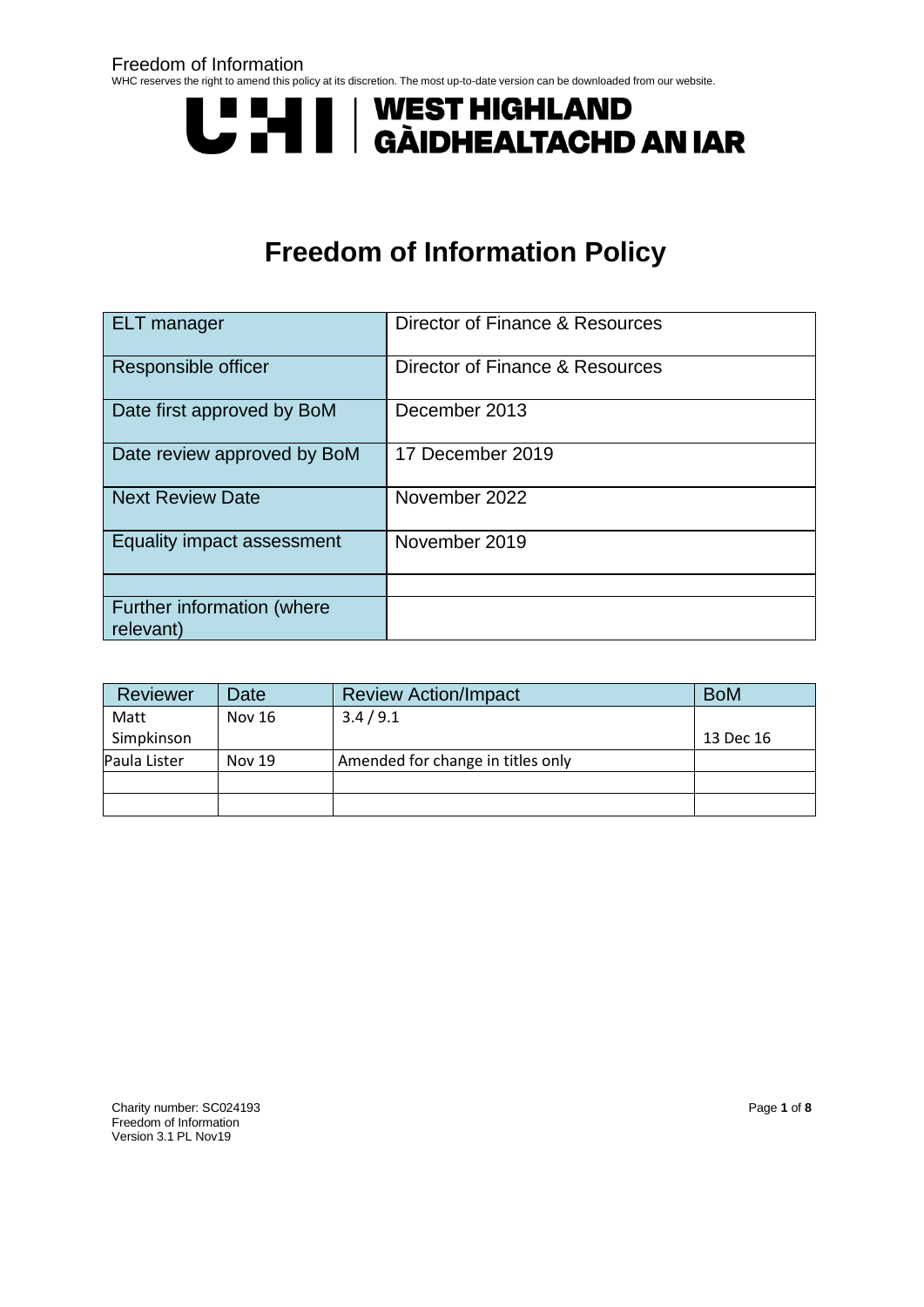WHC reserves the right to amend this policy at its discretion. The most up-to-date version can be downloaded from our website.

#### **Contents**

| 1.0 |  |
|-----|--|
| 2.0 |  |
| 3.0 |  |
| 4.0 |  |
| 5.0 |  |
| 6.0 |  |
| 7.0 |  |
|     |  |
|     |  |
|     |  |
|     |  |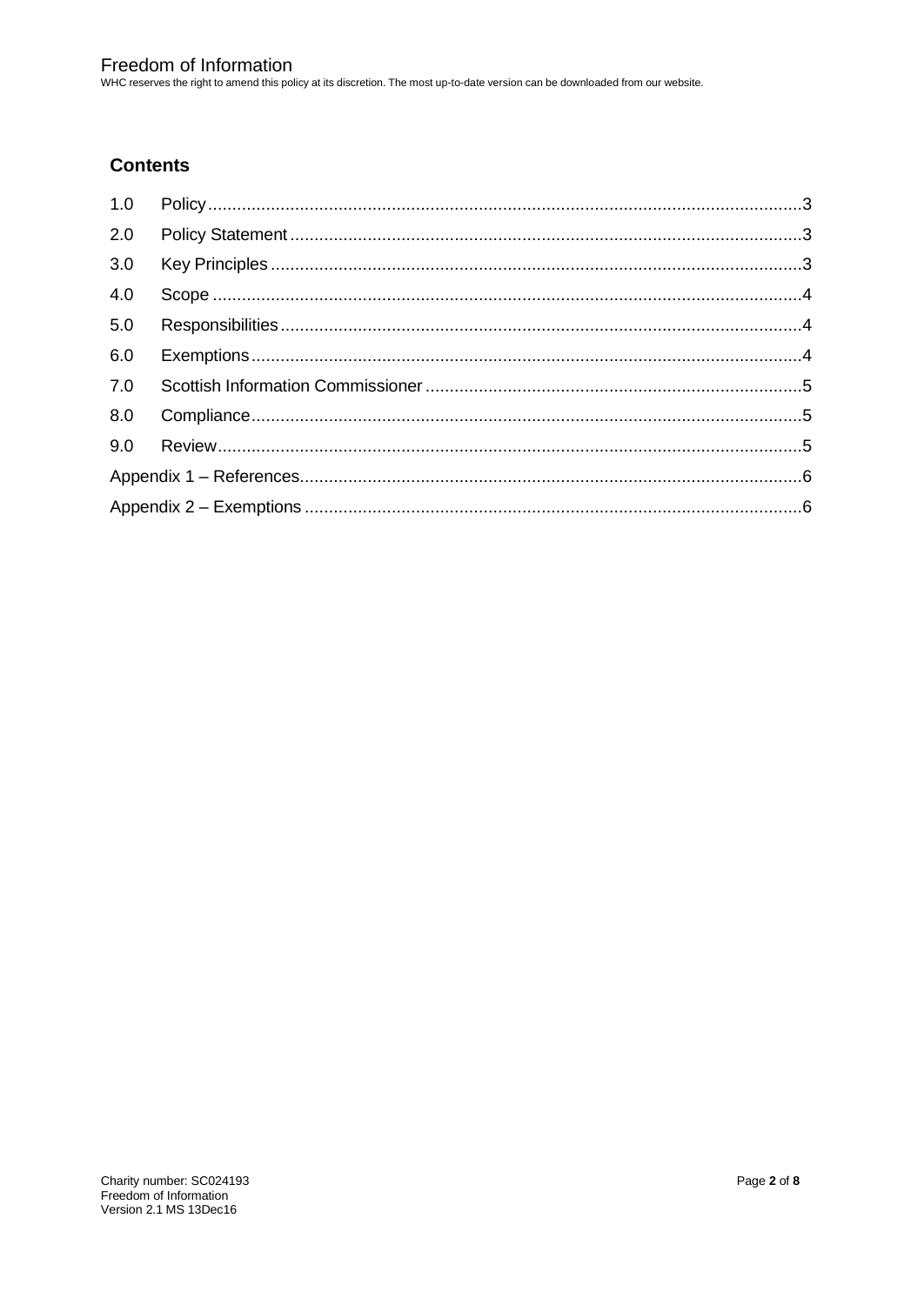#### **Freedom of Information Policy**

#### <span id="page-2-0"></span>**1.0 Policy**

**1.1** The Freedom of Information (Scotland) Act 2002 (FoI) gives the public a general right to access recorded information held by public authorities including Further Education Colleges. The Act promotes greater openness and accountability across the public sector, therefore facilitating a better understanding of how public bodies carry out their business, why they make the decisions they do and how they spend public money.

The purpose of this policy and related procedures is to ensure the College is compliant with the Act and sets out the procedures for dealing with requests for information in an efficient manner. Relevant internal and external references are listed at Appendix 1.

#### <span id="page-2-1"></span>**2.0 Policy Statement**

Under FoI, it is the duty of every public body to adopt and maintain a publication scheme to facilitate the proactive release of information. A publication scheme is a document describing the information that the College publishes or otherwise makes available as a matter of routine. In accordance with the legislation, the College shall maintain and publish via the College website a publication scheme which is in line with Section 20 of the Act, based on the Model Publication Scheme which is approved by the Scottish Information Commissioner.

The publication scheme shall be reviewed and updated by the Freedom of Information Officer in line with review of this policy.

The College will be in breach of the FOI Act if it does not adopt an approved scheme and/or does not publish information in accordance with the scheme it has adopted. The College will compile and publicise a guide to the specific information made available under the scheme.

#### <span id="page-2-2"></span>**3.0 Key Principles**

- **3.1** All staff are aware of their responsibilities under the Act for recognising requests and advising those making requests of the appropriate way to access information.
- **3.2** All requests for information are treated potentially as requests under the terms of the act.
- **3.3** All non-routine requests for information should be referred to the FoI officer (currently the Director of Finance & Resources).

Charity number: SC024193 Page **3** of **8 3.4** Routine operational requests for information are dealt with by the most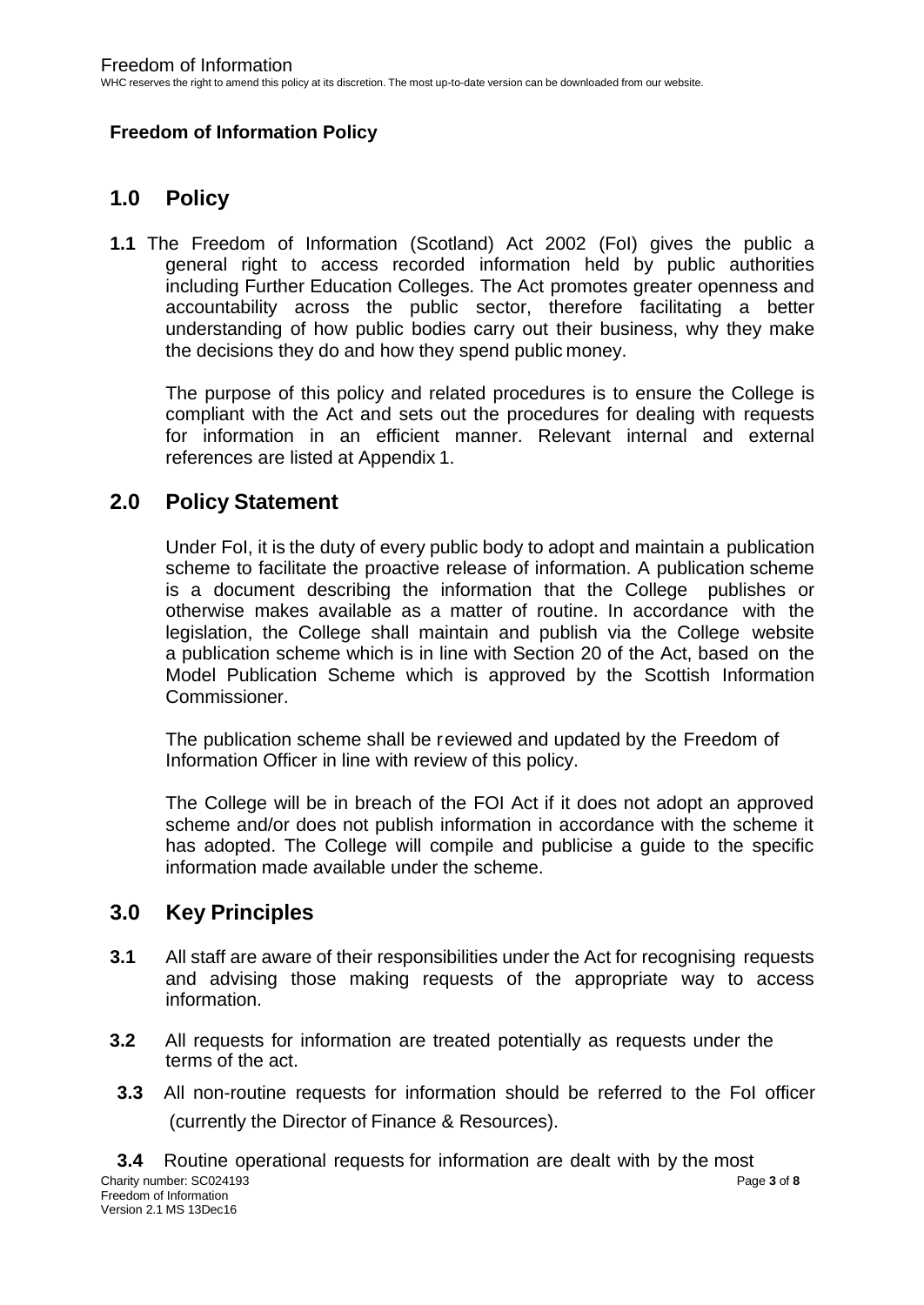WHC reserves the right to amend this policy at its discretion. The most up-to-date version can be downloaded from our website.

appropriate staff with reference to the FoI Officer.

**3.5** The Publication Scheme contains as much information as possible. Requests are monitored to inform future reviews of the contents and operation of the Publication Scheme.

#### <span id="page-3-0"></span>**4.0 Scope**

References to "staff" throughout this policy and procedure apply equally to members of the Board of Management, unless the context makes it clear that this is not the case.

#### <span id="page-3-1"></span>**5.0 Responsibilities**

- **5.1** The FoI officer is responsible for:
	- the review of this policy and procedure
	- ensuring that the arrangements for dealing with requests for information and (formal) reviews are implemented in accordance with this policy and procedure
	- arranging training, including during staff induction, relating to this policy and procedure
	- obtaining legal advice as necessary in dealing with requests for information.
- **5.2** All members of the Board of Management and College staff are responsible for dealing with initial requests for information according to the procedures described in this policy and procedure, and for providing relevant information for responding to requests as required by the FoI Officer.
- **5.3** A formal review panel will be established by the FoI Officer if the applicant is not satisfied with the response, and the panel, chaired by another member of the senior management team, is responsible for deciding whether legal advice is sought. The Chair of the panel is responsible for obtaining the legal advice through the FoI Office.

#### <span id="page-3-2"></span>**6.0 Exemptions**

**6.1** Some information is exempt from disclosure and so does not have to be provided:

when the request is vexatious or repeated;

when the cost of compliance exceeds the appropriate limit;

when the information falls under one of the exemptions (See Appendix

2).

**6.2** Where the FoI Officer considers that a request for information should be refused, all relevant papers will be considered by another member of the E x e c u t i v e Leadership Team (ELT) before the response is sent.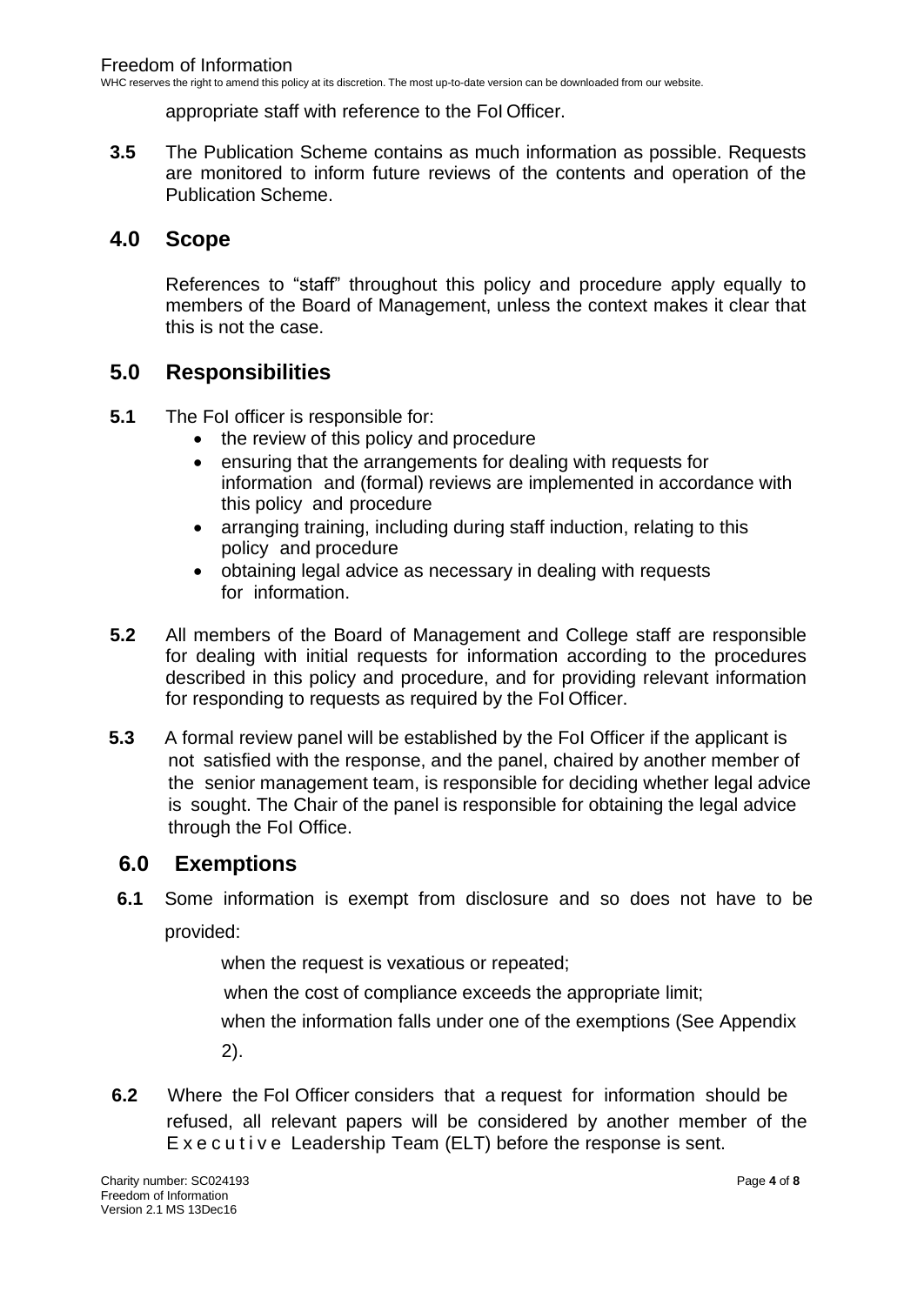The member of the ELT will have taken no part in the preparation of the papers and, so far as is practicable, will be independent of the area(s) of the College to which the request refers.

**6.3** The decision to refuse to provide information will be communicated to the applicant, with reasons for the refusal. The applicant has the right to request a review of the decision.

#### <span id="page-4-0"></span>**7.0 Scottish Information Commissioner**

- **7.1** The FoI Officer will be the point of contact between the College and the Office of the Scottish Information Commissioner. All communication between the College and the Office of the Scottish Information Commissioner's Office will be recorded by the FoI Officer.
- **7.2** The FoI Officer will advise the Principal of any formal communications from the Office of the Scottish Information Commissioner. Potentially these are:
	- invitation to comment on complaints;
	- information notice, to obtain information when considering complaints;
	- warrant to enter the College and seize documents;
	- enforcement notice, to inform the College of non-compliance with the Act and measures to address the deficiency;
	- decision that information should be released.

#### <span id="page-4-1"></span>**8.0 Compliance**

- **8.1** Staff are expected to comply with their responsibilities under the Act as described in this policy and procedure and related policies. A note containing guidance for staff is distributed and discussed at training events and will be part of staff induction.
- **8.2** It is not permitted either to decide not to hold information appropriate for the College, or to destroy such information, in order to avoid the implications of the Act.
- **8.3** The Act also specifies that it is a criminal offence to destroy or erase information once it has been requested (unless the information would be exempt from disclosure or is scheduled to be destroyed per the Records Management Policy).
- <span id="page-4-2"></span>**8.4** Failure to comply with the requirements of the Act in holding, releasing or destroying information will render staff liable to disciplinary action. Deliberate actions or omissions may be deemed to be gross misconduct.

#### **9.0 Review**

**9.1** This policy will be reviewed every three years or earlier if required.